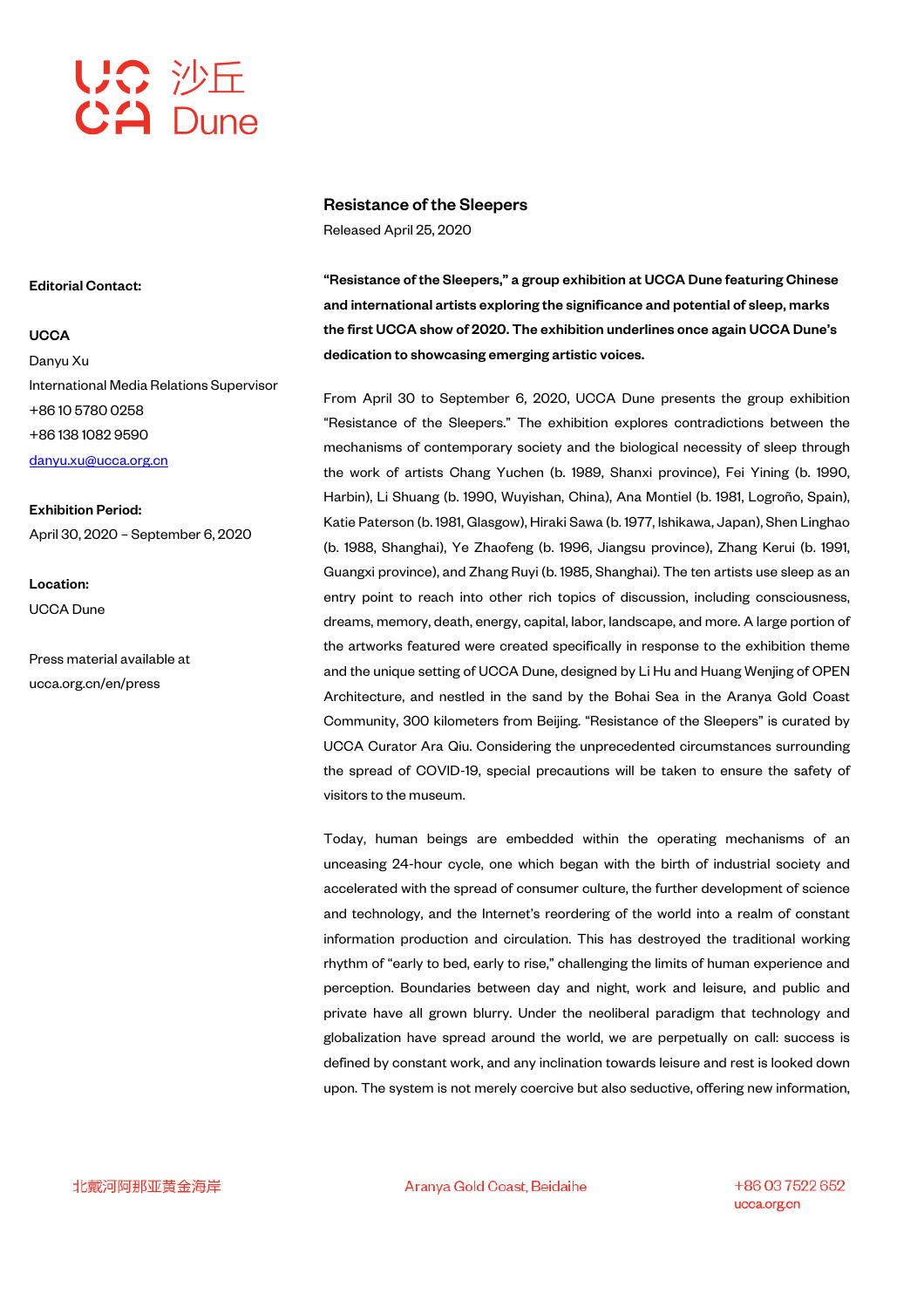images, and goods on demand, giving us the illusion that we have thrown off the restraints of time and space, and granting us with a satisfying sense of control over our surroundings. Pleased with ourselves, we become more dependent upon and immersed within this perpetual, precise, and highly monetized social machine, with no clear way out. To be "active" and constantly working is in fact to be "passive" towards the operation of the system.

Meanwhile, humanity is submerged under a greater level of information overload than ever before. The convergence and synchronicity of media has shattered the individual experience of time, with its specificities and distinct rhythms. Our experience of time has instead become homogenous and mediocre, defined by shared standardized cultural experiences. Our perceptions turn vague, with time itself subordinated to the unstoppable kinetic energy of the 24/7 cycle, which in turn determines our needs and desires. However, sleep steadfastly remains a basic physiological need for human beings, standing as a final barrier that is incompatible with the aforementioned mechanisms. Attacked and denounced, slumber still puts up a stubborn resistance.

The participating artists examine the fundamental and eternal need for sleep in the context of contemporary society. Through media including painting, installation, video, and sound, they explore and explode different registers and metaphors of sleep. In repose, they find new ways to reflect upon contemporary life, the pervasiveness of the neoliberal economic model, and the unexpected consequences of globalization.

"Resistance of the Sleepers" has also gained new, tragic resonance since its planning began: in the quiet spring of 2020, everything—including the 24/7 cycle—suddenly came to a halt, giving people the unanticipated chance to appreciate the pleasures and deeper meanings of sleep. Yet this came at a tragic cost: cities in hibernation, anxiety-induced insomnia, and countless lives that have passed on into eternal sleep. Those asleep and those awake; those who obey and those who resist: distinctions between these categories have dissolved into a dreamscape of complex, entangled problems and questions.

Building on UCCA Dune's unique meditative atmosphere close to nature, the works on display are arranged to encourage a viewing sequence that echoes the stages of sleep, beginning with a light doze and then reaching the dream state, before extending into the deeper implications of the topic. The artists encourage the audience to form their own interpretations of the works on display, bringing their individual experiences

Aranya Gold Coast, Beidaihe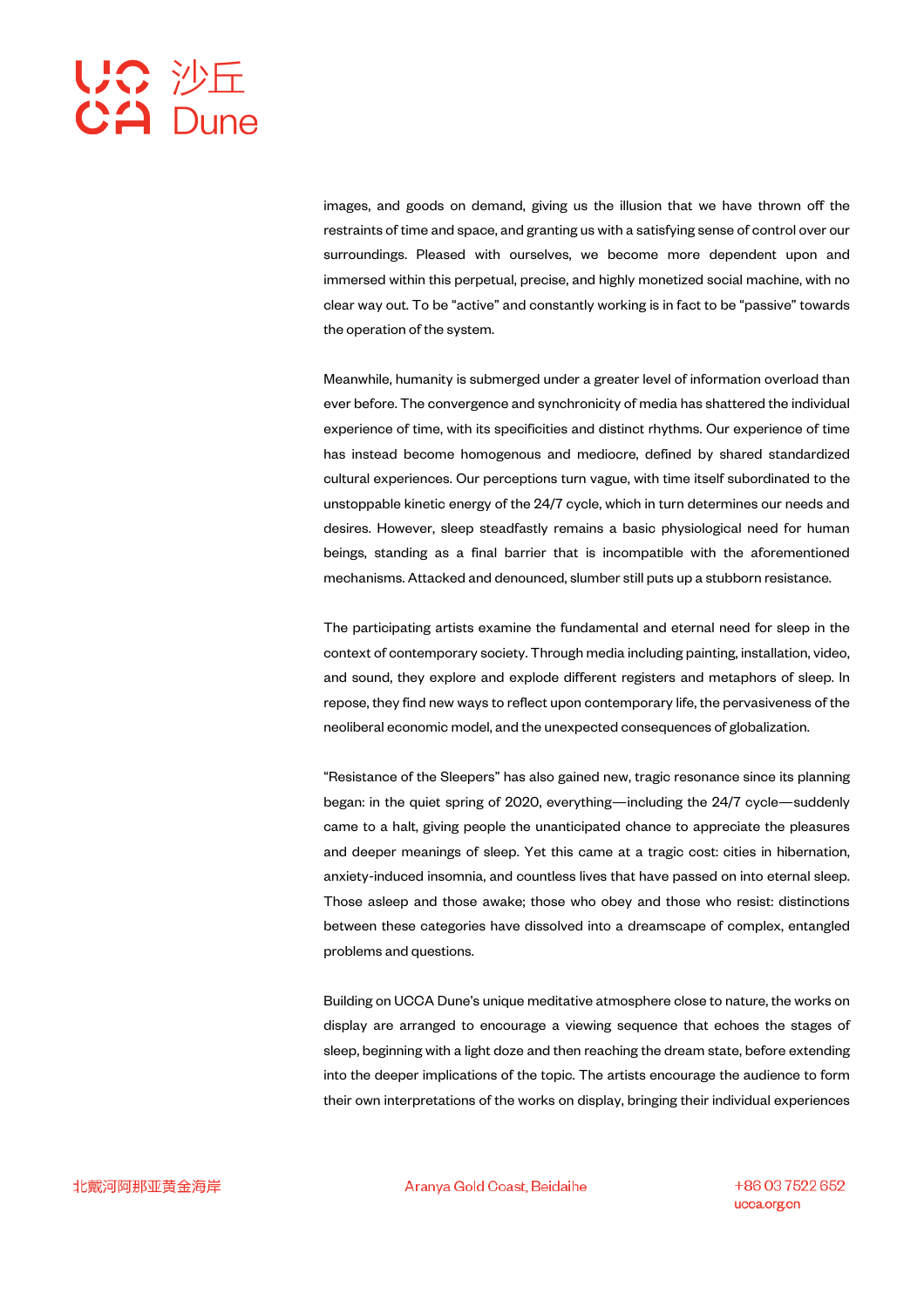and sensations into a shared dream world, and stimulating in-depth discussion on sleep and all the topics it evokes.

Each artist takes a distinct approach: Hiraki Sawa weaves together fragments of memories and everyday images to construct a dream-like surreal landscape; Shen Linghao documents his nightmares in scrolling characters, utilizing the special characteristics of light-sensitive material to embody the ephemerality of memory; Ana Montiel, showing her work in China for the first time, was inspired by the temple rituals of sleep and healing for the ancient Greek god of medicine, Asclepius, turning the exhibition hall into a monastic sanctuary; Fei Yining creates an animated parable of clean energy and political strategy for the age of post-truth politics, reflecting on technology's role as a modern deity; on the faces of nine clocks, Katie Paterson depicts "one day" in the time of each of the solar system's planets, reminding viewers that the 24-hour day is a construct that only applies to earth.

Meanwhile, the "transnational romance" featured in Li Shuang's video work coalesces and fades in the context of an Yiwu factory where work continues through the night, reflecting the knock-on effects of globalization; Ye Zhaofeng uses his brush to depict tired, anonymous people falling into unexpected naps amidst the bustle of daily life; Zhang Ruyi reenacts the alchemy of industrialization and urban change in his works, casting the viewer as both spectator and spectacle; on a different scale, Chang Yuchen expresses her belief that "the most private is the most public, the most fragile is the most radical," sharing her personal experience of sleep to cast light on universal themes, commemorating the eternal through the fleeting; and finally, Zhang Kerui carves an ephemeral monument out of our common dreams—here, sleep is both a reminder of mortality and a prelude to awakening and rebirth.

## About UCCA Dune

UCCA Dune is an art museum buried under a sand dune by the Bohai Sea in Beidaihe, 300 kilometers east of Beijing. Designed by OPEN Architecture, its galleries unfold over a series of cell-like spaces that evoke caves. Some are naturally lit from above, while others open out onto the beach. As a branch of UCCA, China's leading independent institution of contemporary art, it presents rotating exhibitions in dialogue with its particular site and space. UCCA Dune is built and supported by UCCA strategic partner Aranya, and located within the Aranya Gold Coast Community.

www.ucca.org.cn/en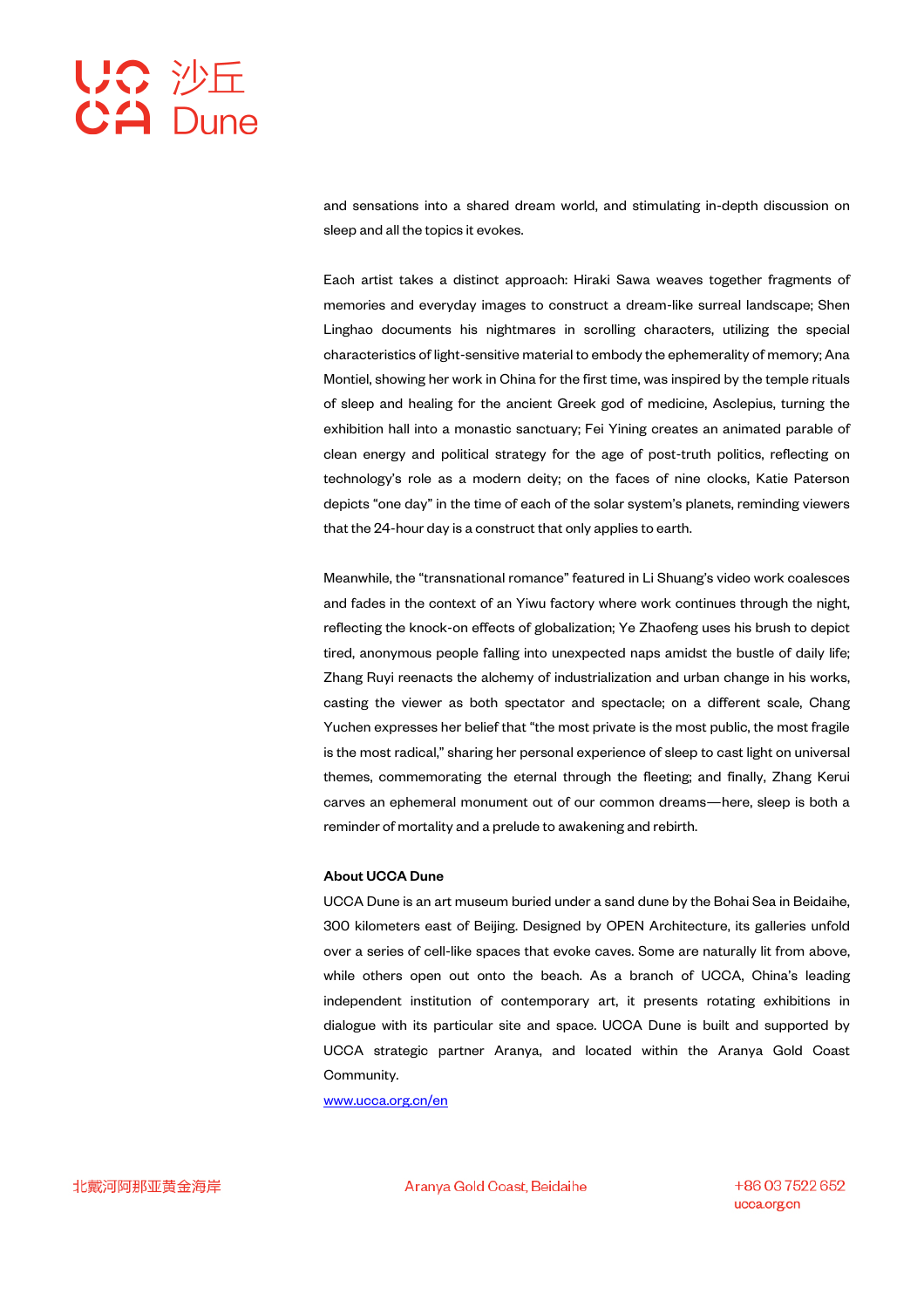

### About the Artists

### Chang Yuchen

Chang Yuchen (b. 1989, Shanxi province) is an artist, among other things. She is currently based in New York, among other places. She works in an interdisciplinary manner—writing as weaving, drawing as translation, clothing as portable theater, commerce as everyday revolution (see her project "Use Value"). By constantly entering and exiting each medium, Chang strolls against categories of things, labor divisions among people. She has been an artist in residence at MASS MoCA (North Adams), Offshore (Sabah, Malaysia), Museum of Art and Design (New York), Textile Art Center (Brooklyn), and more. Chang has shown/performed at Taikwun (Hong Kong), Abrons Art Center (New York), Artists Space (New York), Salt Projects (Beijing), and Assembly Room (New York).

### Fei Yining

Fei Yining (b. 1990, Harbin) graduated from the Fudan University School of Journalism in 2013 and from Parsons School of Design, The New School, with a MFA in Design and Technology, in 2017. She currently lives and works in Shanghai. Her artworks focus on the alienation of people within the large-scale structures of contemporary society, using a toolkit including 3D animation, 3D printing, digital imaging technology, and more. Through abstract narratives and imagined prophecies, she combines the absurd and the real to present the tangled relationship between our profoundly "informationized" world, and the individuals swept along by its currents. The artist believes that despite the promises made by continuous scientific and technological development, humanity cannot avoid facing a new, un-centered "agnostic" era, in which we will lose control of body and spirit. She chooses to undercut misleading grand narratives by fabricating her own stories, and creating monsters to resist other more powerful, invisible beasts. Recent group exhibitions include "Advent: Inventing Landscape, Produce the Earth" (Qianshao Contemporary Art Center, Shanghai, 2019) and "Steadfastly Raise the Standards in Nonproductive Construction" (Don Gallery, Shanghai, 2018).

## Li Shuang

Li Shuang (b. 1990, Wuyishan, China) received a MA in media studies from New York University in 2014. She currently lives and works in Yiwu and Berlin. In her art, she places herself within systems of global circulation, inspired by both a distinct sense of

Aranya Gold Coast, Beidaihe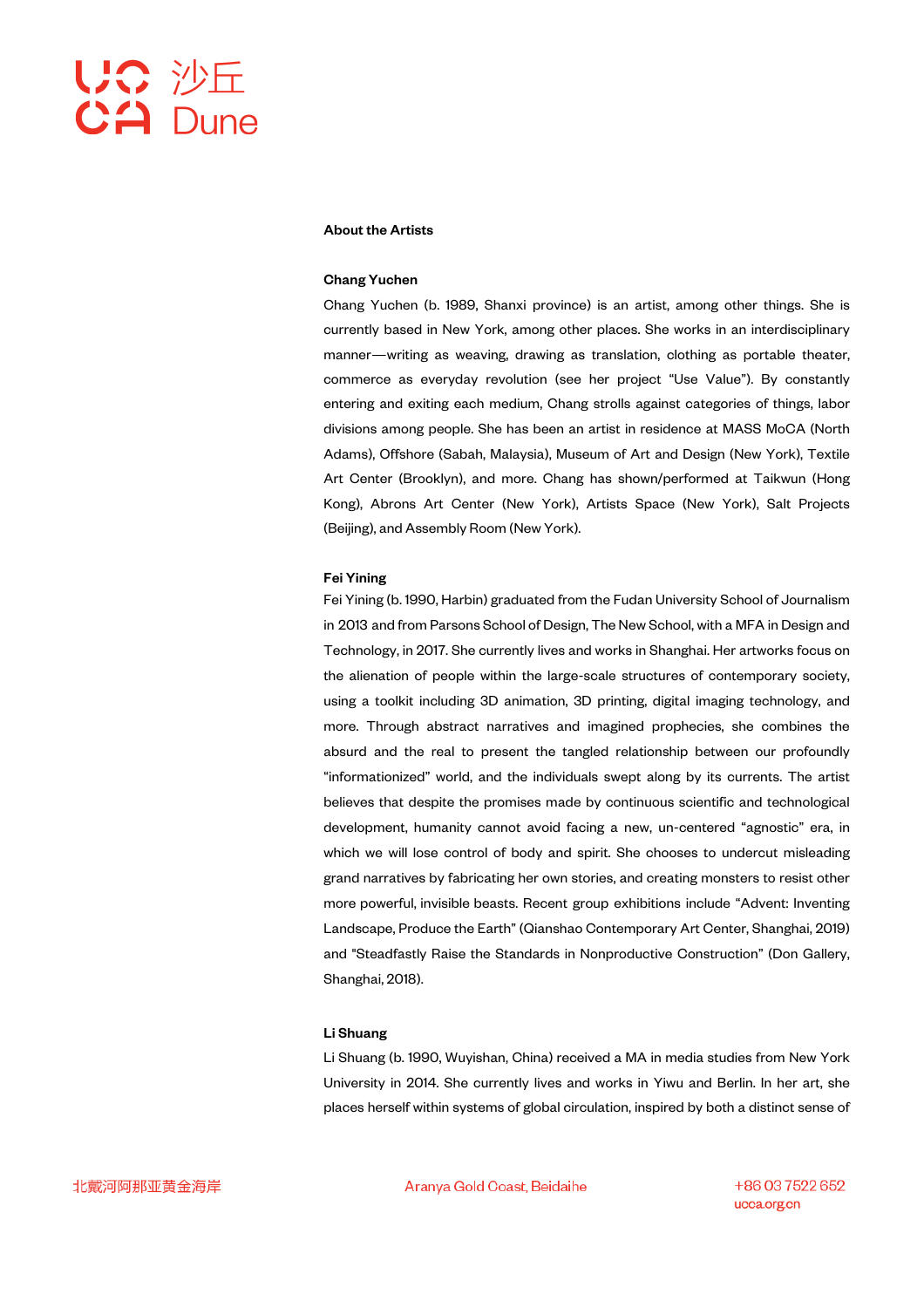locality and uneven flows of information, using performance, web design, installation, video, and more to research the makeup of our contemporary electronic media landscape, the world's underlying operating mechanisms and logistics systems, and the divides between people. She devotes special attention to the connections created through media, and how the neoliberal paradigm controls the form of the human body and desire. Through her practice she investigates, in particular, the relationship between media and user, and the interactions between different media. Recent solo exhibitions include "I Want to Sleep More but by Your Side" (Peres Projects, Berlin, 2020); "Intro to Civil War" (Open Forum, Berlin. 2019); and "Only the Cloud Knows" (SLEEPCENTER, New York City, 2018). Recent group exhibitions include "Modes of Encounter: An Inquiry" (Times Museum, Guangzhou, 2020).

### Ana Montiel

Ana Montiel (b.1981, Logroño, Spain) received her BFA from Universidad de Barcelona. She was based in London before settling in Mexico, and now lives and works in Mexico City. Montiel has been focused on "the phenomenology of experience and the nature of consciousness" since the beginning of her career. Through painting and installation, she reflects on the limits of human experience, and questions the solidity of our perceptions. Inspired by ideas drawn from various disciplines, such as neuroscience, psychology, mythology, and philosophy, Montiel embraces in her practice both orthodox and unorthodox methods as equals. With its exquisite textures and ethereal colors, her signature "field paintings" are able to bring the audience into an immersive experience, like diving into a lucid dream. Throughout the years, Montiel has also worked across the disciplines of music, film, and design. Recent solo shows include: "Polyphonies of Perception" (joségarcía ,mx, Mexico City, 2018); "Inner Sun" (joségarcía ,mx, Merida, 2018-2019); and "Fields" (Sala Amós Salvador, Logroño, Spain, 2018).

### Katie Paterson

Katie Paterson (b. 1981, Glasgow) graduated from Edinburgh College of Art with a BA in 2004, and from Slade School of Art with a MFA in 2007. Collaborating with scientists and researchers across the world, Paterson's projects consider our place on Earth in the context of geological time and change. Her artworks make use of sophisticated technologies and specialist expertise to stage intimate, poetic and philosophical engagements between people and their natural environment. Combining a Romantic sensibility with a research-based approach, conceptual rigor and coolly minimalist presentation, her work collapses the distance between the

Aranya Gold Coast, Beidaihe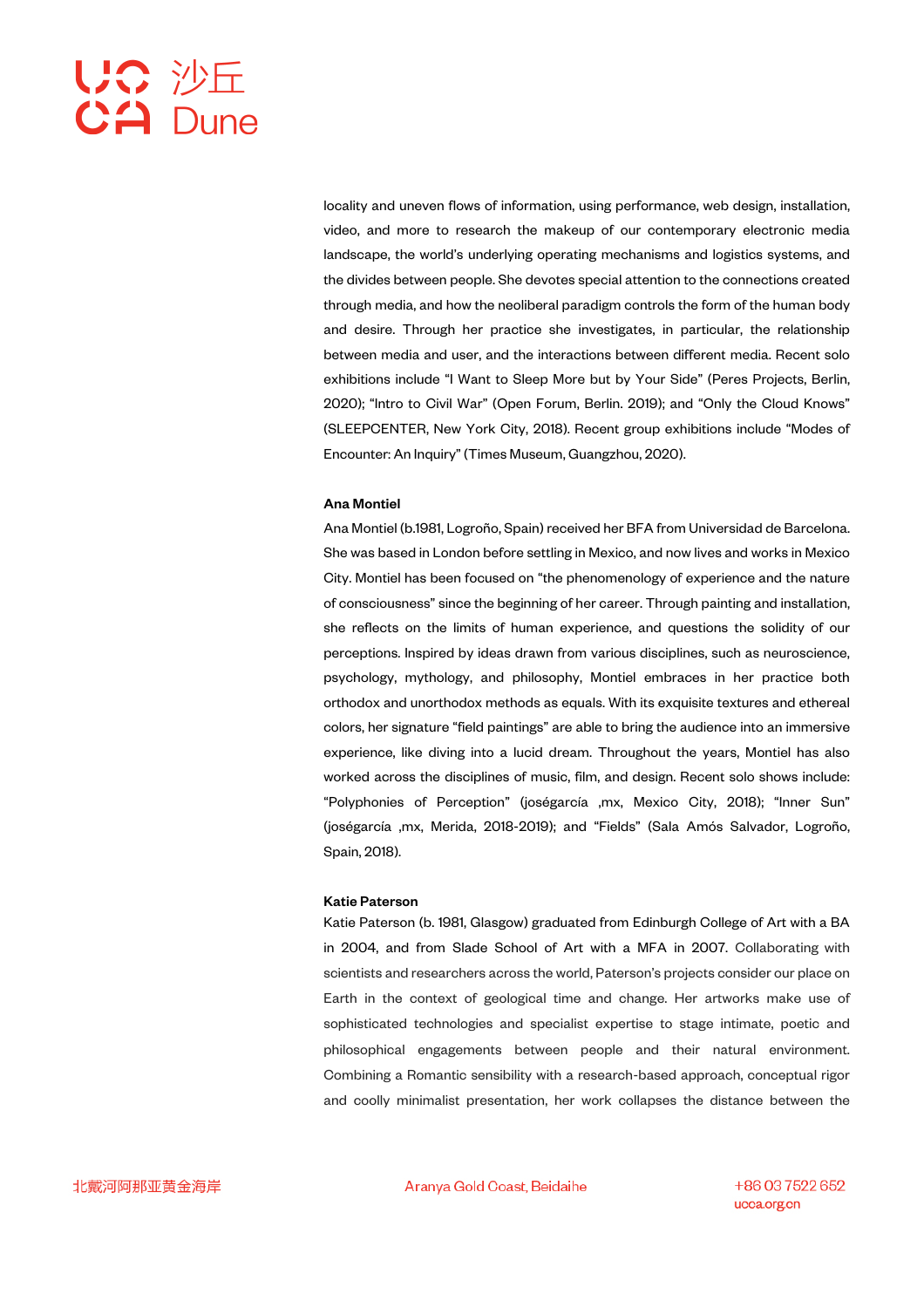viewer and the most distant edges of time and the cosmos. Paterson has exhibited internationally, from London to New York, Berlin to Seoul, and her works have been included in major exhibitions at institutions including Hayward Gallery, Tate Britain, Kunsthalle Wien, MCA Sydney, the Guggenheim Museum, New York, and the Scottish National Gallery of Modern Art, Edinburgh.

### Hiraki Sawa

Hiraki Sawa (b. 1977, Ishikawa, Japan) received his BFA from the University of East London and his MFA from the Slade School of Art at University College, London. He lives and works in London. His videos explore psychological landscapes, unexpected worlds and the interweaving of domestic and imaginary spaces. Populated with animals, inanimate objects and people, in his works characters search for their "place" in the universe as he explores ideas of memory, displacement, and migration. His work has been featured in the 2013 Biennale de Lyon, 2010 Biennale of Sydney, 2008 Busan Biennale, 2005 Yokohama Triennale, and 2003 Biennale de Lyon. Sawa's work has been the subject of solo exhibitions at the Wilfrid Israel Museum of Asian Art and Studies, Kibbutz Hazorea, Israel; VINCOM Center for Contemporary Art, Hanoi; Mori Art Gallery, Tokyo; Shiseido Gallery, Tokyo; Chisenhale Gallery, London; National Gallery of Victoria, Melbourne; Hirshhorn Museum and Sculpture Garden, Washington DC; Hammer Museum at UCLA, Los Angeles; Saint Louis Art Museum, St. Louis; Colby College Museum of Art, Waterville, USA; Wexner Center for the Arts, Columbus, USA; Wooster College of Art, Wooster, USA; Frist Center for the Visual Arts, Nashville; Firstsite Contemporary Art Centre, Essex, UK; Hiroshima City Museum of Contemporary Art, Hiroshima; and the Musée des Beaux-Arts et d'Archéologie et Musée du Temps de Besançon with Le Consortium, Dijon.

### Shen Linghao

Shen Linghao (b. 1988, Shanghai) graduated from the oil painting department of Shanghai Institute of Visual Arts with a BFA and the studio art department of the San Francisco Art Institute with a MFA. He currently lives and works in Shanghai. Through his practice, he examines the relationship between time, memory, and individual experience, working in media including photography, video, installation, text, and more. Shen is adept at using photosensitive materials and their unique qualities to reconstruct the relationship between time and memory, creating his own philosophically-charged artistic language. He has been honored with awards including the Murphy Award and Cadogan Scholarship (2016); Giants Cup Qiu Zhijie Award (2011); Creative M50 Annual Awards Silver Prize (2011); and as a Three Shadows

Aranya Gold Coast, Beidaihe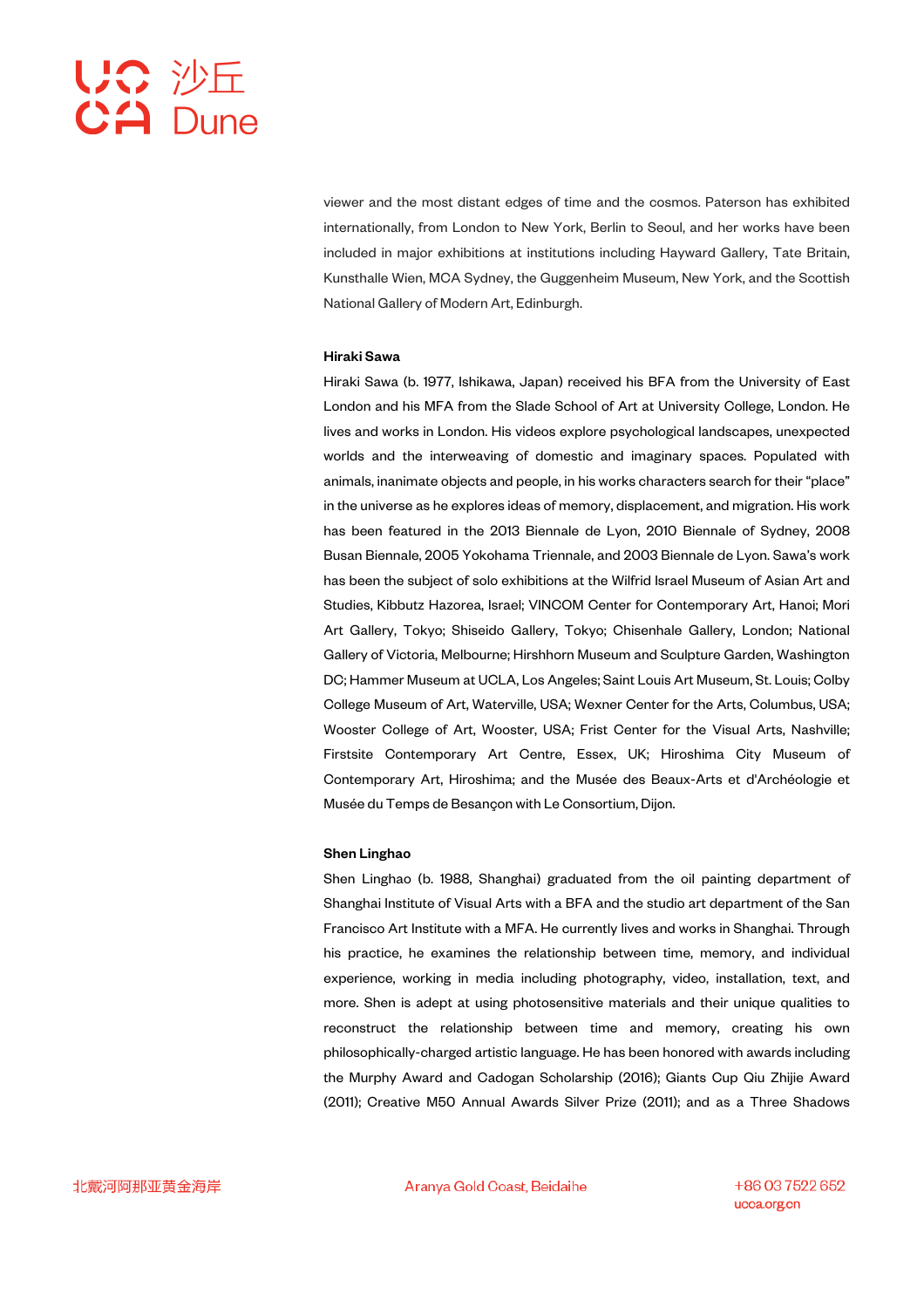Photography Award finalist (2011). His art has been shown widely in China and abroad, with notable exhibitions including "The Farm" (K11 Art Museum, Shenyang, 2019); Beijing Photo Biennial (CAFA Art Museum, 2018); Jimei X Arles Photo Festival (Three Shadows Photography Art Centre, Xiamen, 2017); The Annual Murphy and Cadogan Contemporary Art Awards Exhibition (SOMArts, San Francisco, 2016); "Regarding Beauty" (The Center for Fine Art Photography, Fort Collins, USA, 2015); Singapore International Photography Festival (2012); "Recurrent Shadows: Selected Works from the Three Shadows Photography Award 2008-2011" (He Xiangning Art Museum, Shenzhen, 2011); and "Myriad Visions: The 2011 Three Shadows Photography Award Exhibition" (Three Shadows Photography Art Centre, Beijing).

## Ye Zhaofeng

Ye Zhaofeng (b. 1996, Jiangsu province), graduated with a BA from the department of oil painting at the China Academy of Art in 2019, and is currently continuing his studies with a MFA in oil painting at the same institution. He currently lives and works in Hangzhou. His practice as a painter is rooted in his formal training within the academy, yet also informed by undercurrents beneath the surface of everyday life. Approaching his artistic investigations from his perspective as a young person, he extends a critical gaze towards both his academic environment and the outside world. Recent exhibitions include: "The 40th Zhejiang Art Exhibition" (Zhejiang Art Museum, Hangzhou, 2019) and "Inter-Youth: International Youth Painting Exhibition" (Art Museum of China Academy of Art, Hangzhou, 2018).

### Zhang Kerui

Zhang Kerui (b. 1991, Guangxi Province) graduated from East China Normal University with a BFA in 2014, and from Accademia di Belle Arti di Venezia with a MFA in 2017. Through sculpture, performance, installation, animation, and sound, she focuses on objects and phenomena in states of replication and mirroring. The artist believes that replication is a means of recognizing, and recreating, the world. She is curious about the additions, losses, and errors that occur through the process of copying, and through her explorations of the traces left behind by these changes, attempts to provide viewers with a new way of thinking about the world. She has exhibited widely in China and Italy, with recent exhibitions including "Seeing is Not Believing" (Annex Space, Shanghai, 2019); "Jing'an International Sculpture Project" (Jing'an International Sculpture Park, Shanghai, 2018); "Off Shore II" (M Art Center, Shanghai, 2016); and "TO SH" (Saluzzo Palace, Turin, 2013).

Aranya Gold Coast, Beidaihe